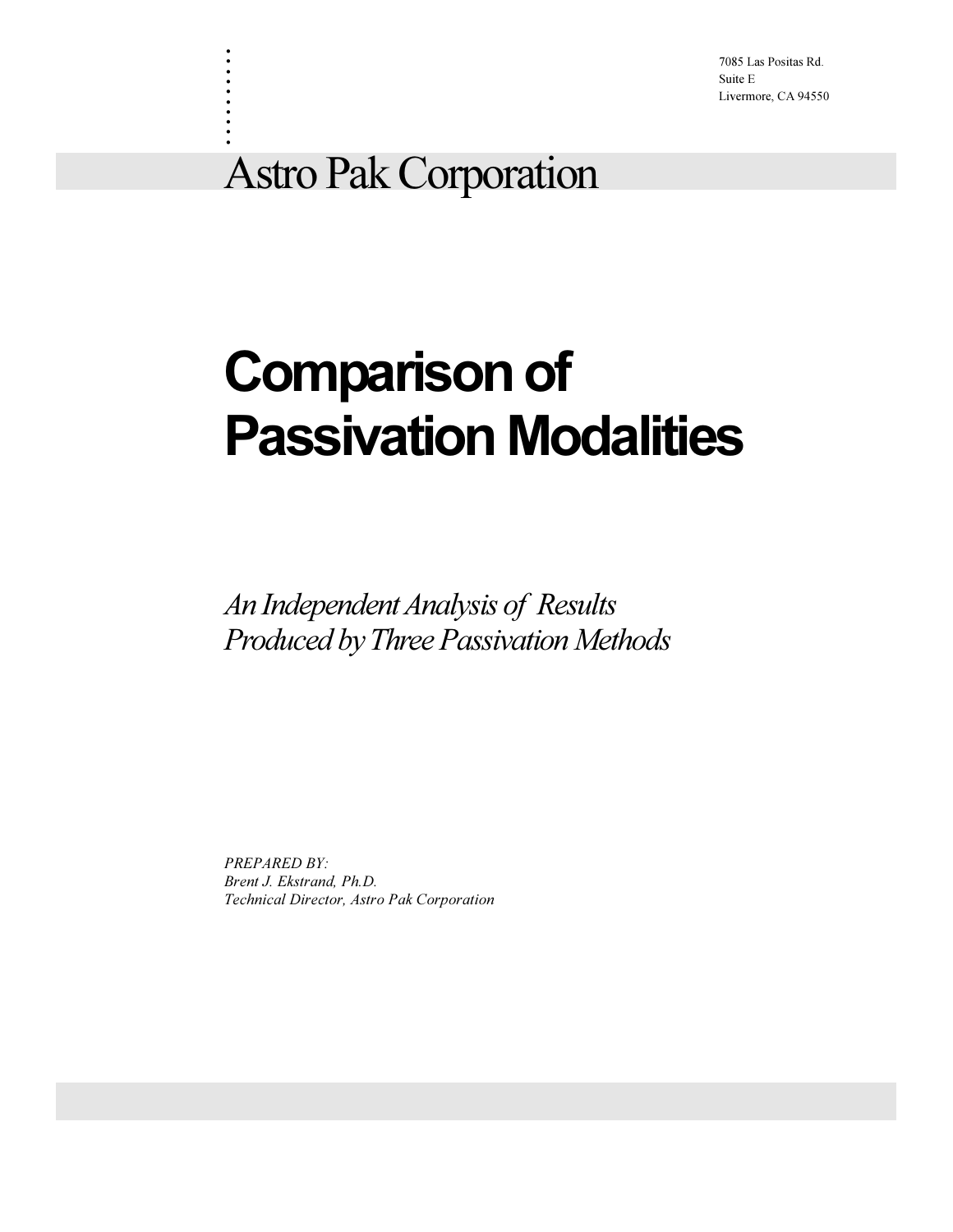#### Introduction

The Astro Pak Corporation has experience with many different passivation chemistries. Three commonly used passivation chemistries include nitric acid based, citric acid based, and phosphoric acid based.

Astro Pak Corporation obtained 12 small coupons (about 0.5" square, 0.125" thick) of 304L stainless steel from Lawrence Livermore National Laboratory. These pieces were cut from the same piece of stock and were supposed to be representative of stainless steel used in the NIF project.

The coupons were passivated by one of three methods (with three pieces unpassivated to serve as referee coupons). The coupons were sent to an independent laboratory, Charles Evans & Associates / Surface Science Laboratories, for analysis.

#### Treatment Modalities

The coupons were randomly assigned a number (1 through 12), which was engraved on one side of the coupon. The coupons were then cleaned ultrasonically in one batch. The coupons were then split into four groups. The coupons of the first group, numbers 1 through 3, were allowed to air dry and then were held for further analysis. The coupons of the second group, numbers 4 through 6, were allowed to air dry and then were passivated with a  $30\%$  (v/v) nitric acid solution per the ASTM A 967-99 method (as described in paragraph 6.1.1.2 of that document). The coupons of the third group, numbers 7 through 9, were allowed to air dry and then were passivated with a 10% citric acid solution (w/v) per the ASTM A 967-99 method (as described in paragraph 7.1.1.2 of that document). The coupons of the fourth group, numbers 10 through 12, were allowed to air dry and then were passivated in a 15% solution (w/v) of phosphoric acid (at room temperature, 90 minute dwell time).

All pieces were then kept in a dessicator cabinet for 72 hours. They were then packaged by group in ultra-low outgassing polyethylene film and sent to Evans & Associates for testing. Astro Pak commissioned Evans & Associates to perform XPS analysis (ESCA) for the materials of interest – specifically Cr/Fe ratios as well as  $Cr^{OX}/Fe^{OX}$  ratios (oxide ratios).